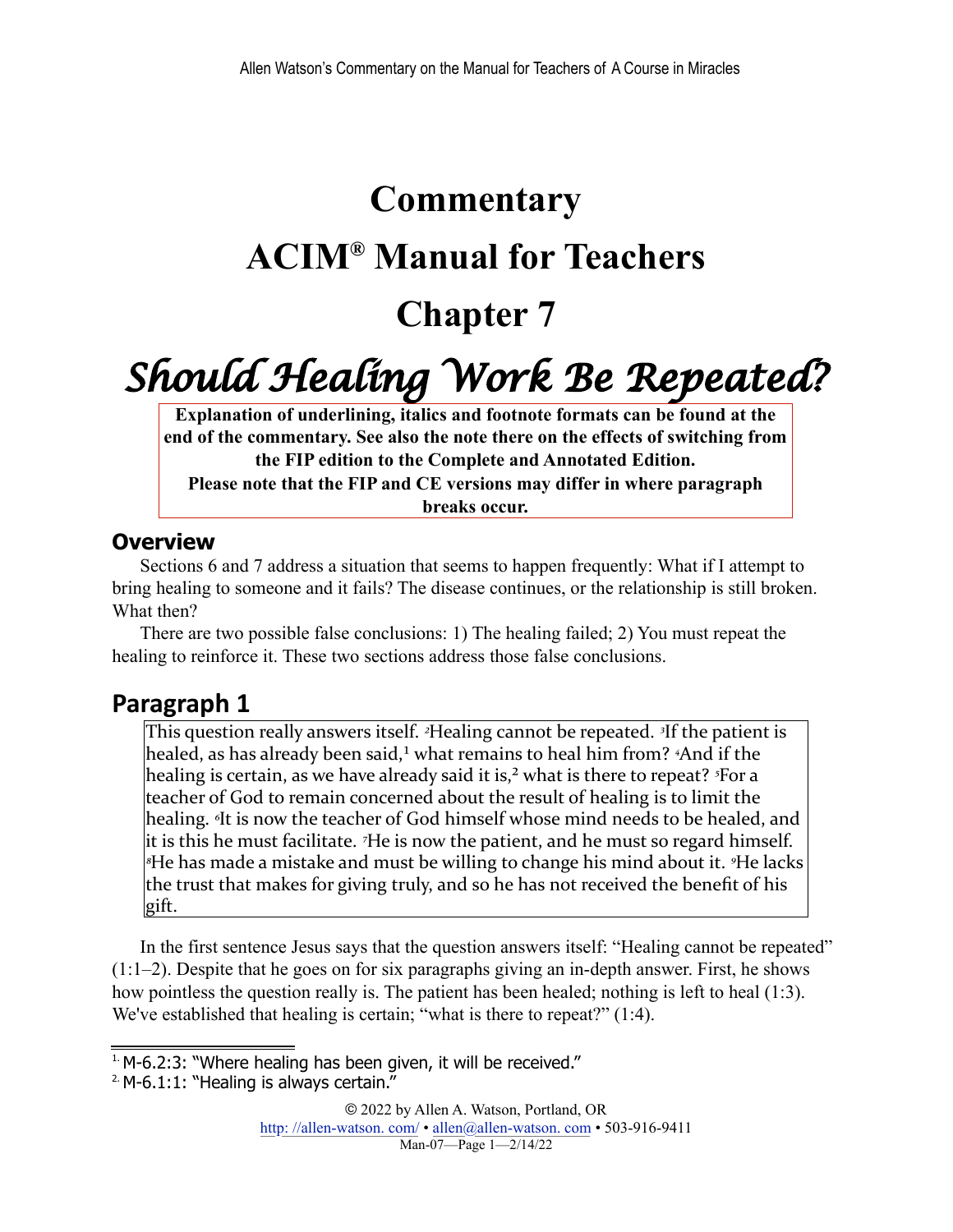What he is dealing with here is our *continued concern* with the outcome of our healing; it limits the healing (1:5). Maybe we've stopped worrying about outcome long enough to actually offer a gift of healing, but we've allowed our concern to creep back in when the symptoms don't immediately vanish. You begin to think it might be good to repeat the healing.

The real need is to allow *your mind* to be healed (1:6). The problem is not the patient's lack of faith (as real as that may be), the problem is *your* lack of faith. You must realize that you have become the patient in need of healing (1:7–8). Why? You've made a mistake, and must be willing to change your mind about it (1:9). You "lacked the trust that makes for giving truly" (1:10). You have not trusted that healing is certain, that when you give it, the patient receives it even if they don't accept it as yet. You cannot yet enjoy the gift you should receive in return.

#### **Paragraph 2**

**2** Whenever a teacher of God has tried to be a channel for healing, he has succeeded. <sup>2</sup>Should he be tempted to doubt this, he should not repeat his previous effort. <sup>*I*That was already maximal, because the Holy Spirit so accepted it and so</sup> used it. <sup>4</sup>Now the teacher of God has only one course of action to follow: He must use his reason to tell himself that he has given the problem to One Who cannot fail, and recognize that his own uncertainty is not love but fear, and therefore hate. *<sup>5</sup>His* position has thus become untenable, for he is offering hate to one to whom he offered love. *<sup><i>s*This is impossible.</sup> <sup>7</sup>Having offered love, only love can be received.

You will succeed *every time you try* to offer a give of healing (2:1). I love that Jesus uses the word "try" here. It addresses our uncertainty. We succeed even when we are not certain of the result! But if that is the case, we now need to allow our minds to be healed of that doubt. Never think you need to repeat the healing (2:2). The involvement of the Holy Spirit, Who accepted your effort and used it, guarantees its effectiveness (2:3).

What should we do in such a situation? *Reason* with ourselves. Tell yourself that you've given the problem (sickness or other forms of disorder) to "One Who cannot fail" (the Holy Spirit). The uncertainty you are feeling is fear, not love, and that fear amounts to hate. You need to recognize that (2:4). Your doubt is now offering hate to the one to whom you offered love. It's an untenable position (2:5). You cannot maintain such duplicity; it's impossible (2:6). You must attain trust that your gift has been received because you trust the Holy Spirit in your patient to receive it. You offered love; the patient *must* have received love (2:7).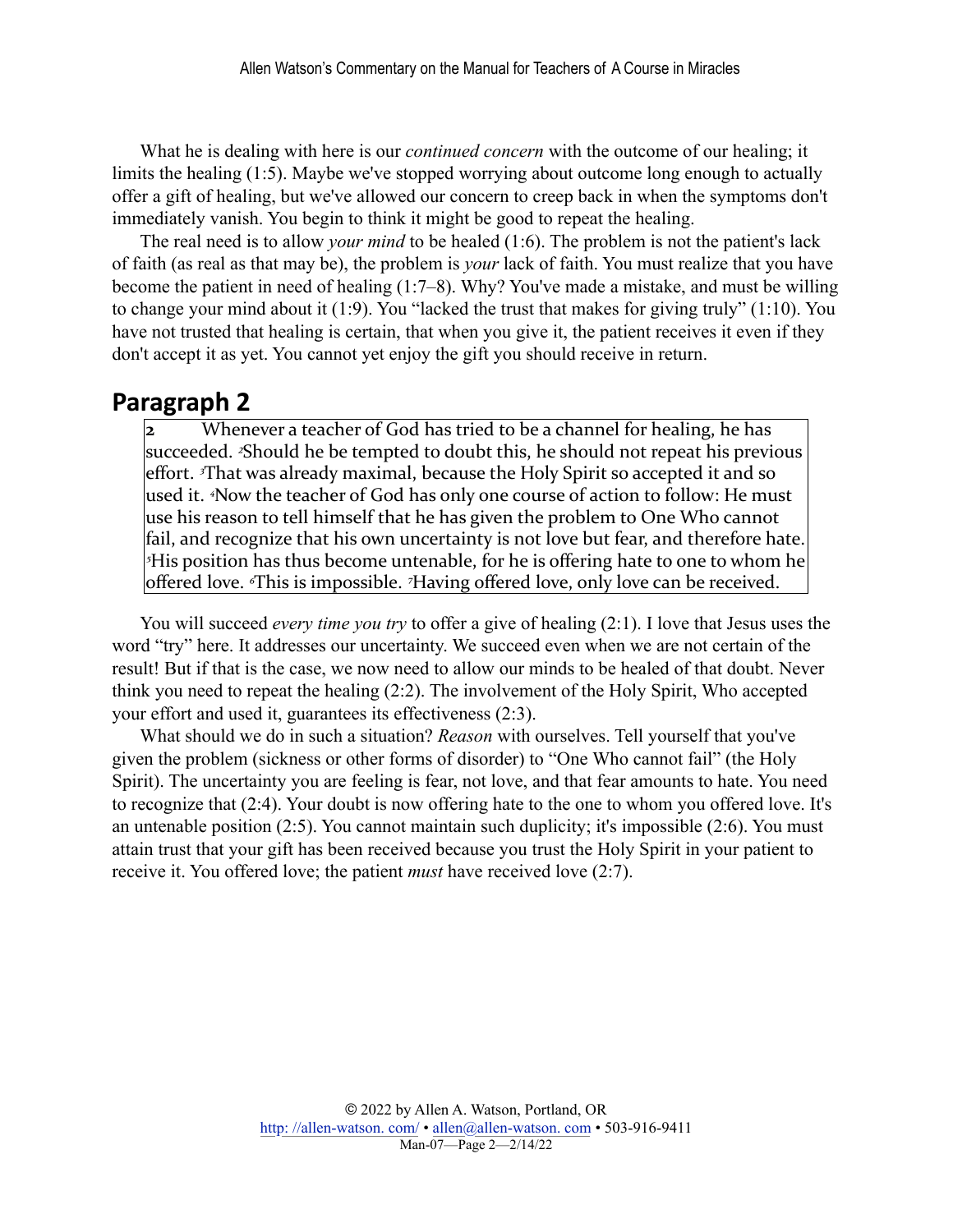### **Paragraph 3**

<span id="page-2-3"></span>It is in this that the teacher of God must trust. <sup>2</sup>This is what is really meant by the statement that the one responsibility of the miracle worker is to accept the Atonement for himself.<sup>3</sup> <sup>*s*The teacher of God is a miracle worker because he gives</sup> the gifts he has received. <sup>*A*</sup>et he must first accept them. <sup>5</sup>He need do no more, nor is there more that he could do. <sup>*«*By accepting healing he can give it. *<sup>7</sup>If* he doubts</sup> this, let him remember Who gave the gift and Who received it.<sup>4</sup> <sup>*s*Thus is his doubt</sup> corrected. <sup>9</sup>He thought the gifts of God could be withdrawn. <sup>10</sup>That was a mistake, but hardly one to stay with. <sup>11</sup>And so the teacher of God can only recognize it for what it is and let it be corrected for him.

<span id="page-2-4"></span>The teacher of God must trust the when love is offered, love is received. Always (3:1). Remember the statement made back in Chapter 2 of the Text?

"The sole responsibility of the miracle worked is to accept Atonement himself" (T-2.VIII.5:1 (CE))

That thought is repeated in T-5.VI.13:4 (CE). Here, Jesus explains what he meant: He was talking about trusting that when we offer love, love is always received (3:2). To be an effective miracle worker we must trust in the success of every effort at giving love. Our mind must be healed.

We must receive the gift before we can give it 3:3–4). The Course tells us that "To give is how you recognize you have received" (W-159.1:7). We may not even know we have received healing, but we recognize its presence by giving it, and we cannot give it till we receive it. To accept the Atonement seems to mean trusting that, as God's creations, we all are whole. Wholly lovable and wholly loving (T-1.III.2:3–4 (FIP), T-1.27.5:1–2 (CE)).

That is all we must do: accept the Atonement, accept our wholeness. That is all we *can* do (3:5)! Nothing else remains to be done. We are simply recognizing the gift God gave us all when He created us. Accepting the gift for ourselves enables us to give it to others (3:6).

When we are tempted to repeat a healing, we should recall that it was the Holy Spirit Who gave the gift to us both and received it in our minds (3:7). *We* did not give the gift of healing; *He* did. (Notice in 3:7 that the word "Who" is capitalized, referring to the Holy Spirit.) Recalling the dual function of the Holy Spirit is what corrects our doubt about the efficacy of the healing (3:8). When. we doubt, we think God's gifts, once given by the Holy Spirit, could be withdrawn (3:9). "That was a mistake" (God never retracts His gifts.<sup>[5](#page-2-2)</sup>) (3:10), but not one we need to hold onto.

<span id="page-2-1"></span><sup>[4.](#page-2-4)</sup> The One Who gave and received the gift is God: "Given by God to God, who in this holy exchange can receive less than everything?" (M-6.4:12). It is also the Holy Spirit: "It is He [the Holy Spirit] Who accepts the gift for him, and it is the Holy Spirit in the mind of the giver Who gives the gift *to* him" (M-6.4:4). The full picture, then, is that it is God *via* the Holy Spirit.

<span id="page-2-2"></span> $5.$  "for the gifts and the calling of God are irrevocable." (Romans 11:29, NRSV)

<span id="page-2-5"></span><span id="page-2-0"></span>[<sup>3.</sup>](#page-2-3)T-2.VIII.5:1: "The sole responsibility of the miracle worker is to accept Atonement himself." As interpreted above, this means that the miracle worker need do no more than accept the Atonement because once he accepts it, he can give it, and once he gives it, it will be received.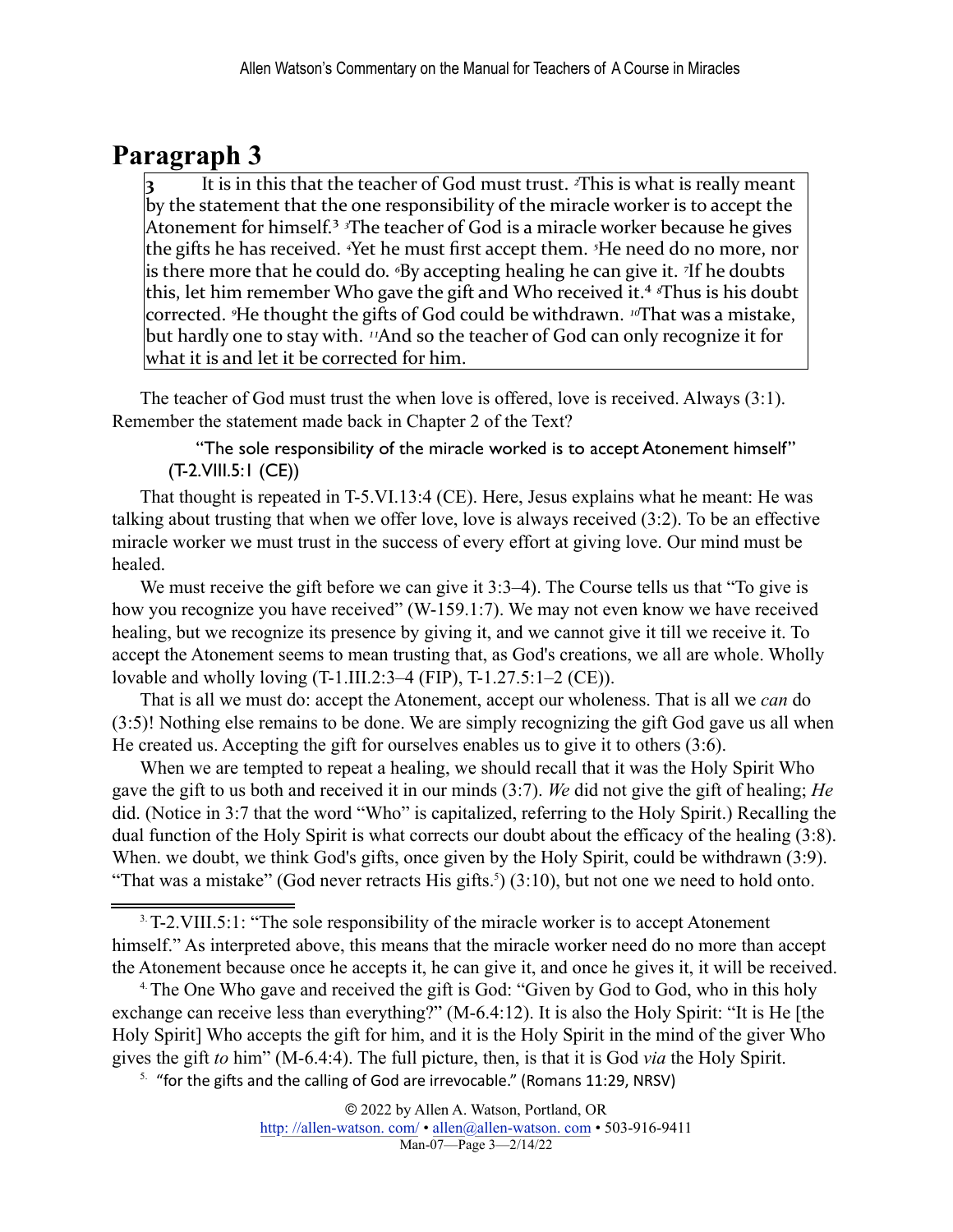Instead, we can recognize the mistake we've made and allow the Holy Spirit to correct it for us (3:11).

## **Paragraph 4**

<span id="page-3-1"></span>One of the more difficult temptations to recognize is that to doubt a healing because of the appearance of continuing symptoms is a mistake in the form of lack of trust. <sup>2</sup>As such, it is an attack.<sup>6</sup> <sup>3</sup>Usually it seems to be just the opposite. <sup>4</sup>It does appear unreasonable at first to be told that continued concern is attack. <sup>*s*</sup>It has all the appearance of love. <sup>*«*Yet love without trust is impossible, and</sup> doubt and trust cannot coexist. <sup>7</sup>And hate must be the opposite of love regardless of the form it takes. <sup>*§*Doubt not the gift, and it is impossible to doubt its result.</sup> *I* This is the certainty that gives God's teachers the power to be miracle workers, for they have put their trust in Him.

The object of trust seems to shift from God to the patient. Our lack of trust in God's gift to the patient is also a lack of trust in the patient. If we were sure that the patient has the Holy Spirit in their mind just as we do, we wouldn't doubt the effectiveness of the healing.

Our egos will attempt to mask our lack of trust in God's gift of healing by causing us to think of it as "loving concern" for the patient (see 4:5). The patient's illness has not disappeared; symptoms continue. We doubt the healing "took," but we tell ourselves we only feel sincere concern for the patient. We tell ourselves it would be callous to insist the healing did happen when symptoms appear to disprove it. We have difficulty recognizing our "concern" as a lack of trust (4:1).

The truth of the situation is that we are not expressing love for the patient; we are *attacking* them (4:2)! It does not seem that way to us (4:3); it has the appearance of love. We feel it would be unreasonable to think it is an attack (4:4–5).

However, "love without trust is impossible" (4:6). No trust means no love. The opposite of love is hate, no matter what form it takes (4:7).

Loving concern is not always suspect. It becomes unloving concern because you doubt the patient's capacity to accept the gift of healing. That's what is going on when we think we need to repeat the healing.

If we do not doubt that the Holy Spirit gave healing, we cannot doubt the result of that healing (4:8). Our trust in God, then, is what empowers us to work miracles (4:9). Once again, we see the foundational role of trust in all of the characteristics of God's teachers.

<span id="page-3-0"></span><sup>&</sup>lt;sup>[6.](#page-3-1)</sup> The rest of the above paragraph offers the following logical argument for why doubt is an attack: To love there must also be trust. Doubt is lack of trust. Doubt, therefore, excludes love. With love excluded, its opposite is present. The opposite of love is hate, and hate is an attack. Doubt, therefore, is an attack. To put this in more normal terms: If I don't trust you to properly receive the gift I am giving you, isn't that an attack?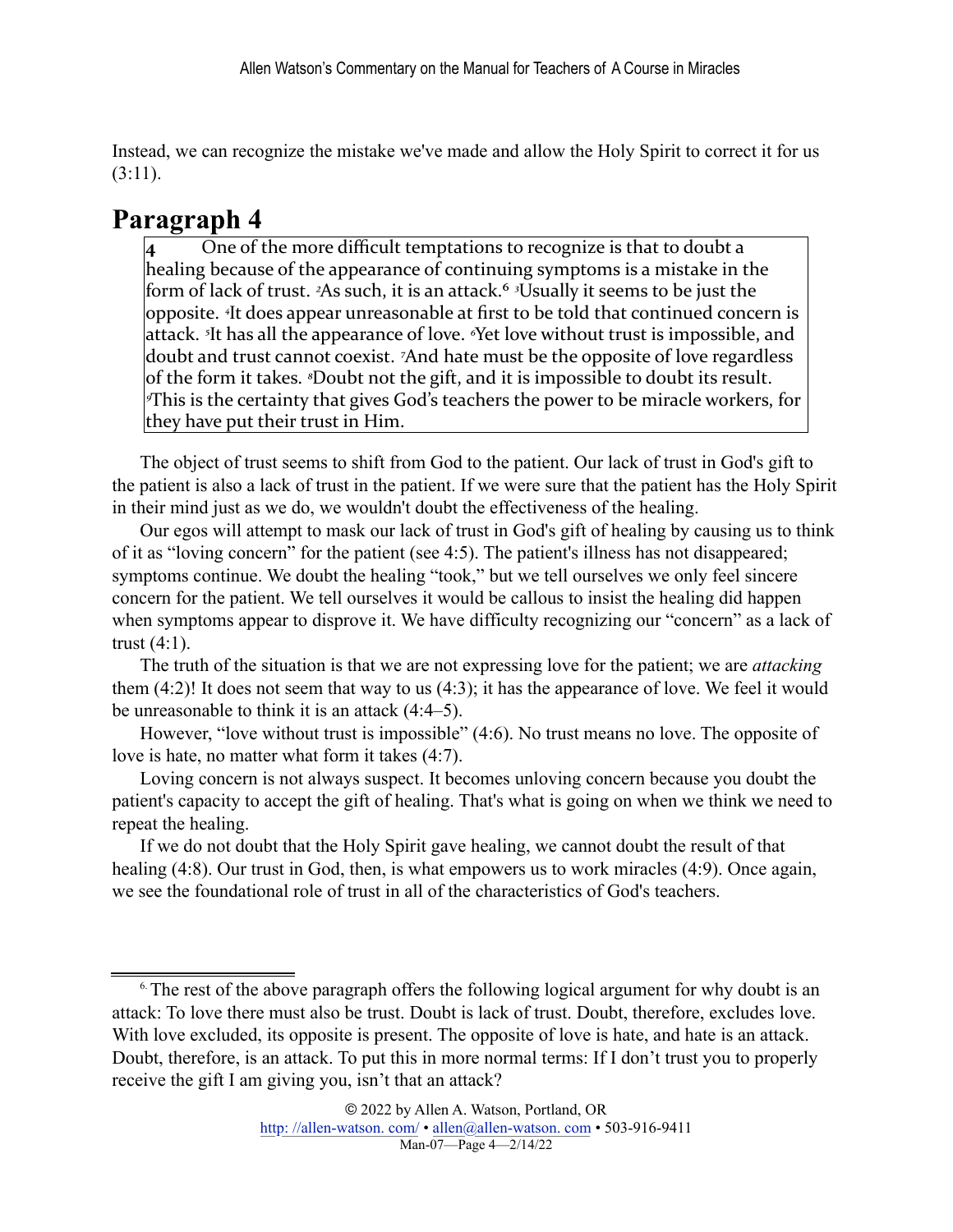### **Paragraph 5**

<span id="page-4-1"></span>The real basis for doubt about the outcome of any problem that has been given to God's Teacher for resolution is always self-doubt.<sup>7</sup> <sup>2</sup>And that necessarily implies that trust has been placed in an illusory self, for only such a "self" can be doubted. <sup>*3*This illusion can take many forms. *<sup>4</sup>Perhaps* there is a fear of weakness</sup> and vulnerability. <sup>*s*</sup>Perhaps there is fear of failure, and shame associated with a sense of inadequacy. <sup>*«*Perhaps there is a guilty embarrassment stemming from</sup> false humility. *The form of the mistake is not important. <sup><i>s*</sup>What is important is only the recognition of a mistake as a mistake.

There is another layer to this self-deception. When we doubt the other person's ability to receive and accept God's gift, the fundamental basis for that doubt is *always* self-doubt (5:1). We doubt our ability to *give* the gift. We have forgotten Who gives the gift! It's not us; it is God in us and through us. We have misplaced our trust in our individual, ego-self, and we can doubt *that* illusory self. If we knew and accepted that we are One with God, we could never doubt the gift (5:2).

Jesus then lists several forms this illusion may take (5:3–7):

- 1. A fear of weakness and vulnerability. Maybe I'm not strong enough to perform healing. Maybe people will criticize me.
- 2. A fear of failure. Maybe I can't do this; I'll be a failure.
- 3. Shame associated with a sense of inadequacy. My healing didn't take; I'm ashamed. My healing power wasn't enough.
- 4. Guilty embarrassment stemming from false humility. I must look like a fool!

Notice how all of these have to do with concern with yourself and how you appear to others. You are being self-conscious instead of Self-conscious. "Let me not forget my self is nothing, but my Self is all" (W-358.2:7). The particular form the mistake takes is unimportant. We don't need to combat the particular form with things like affirmations, for instance, "I am a strong healer. I am enough to do this." That is no more than a vain attempt to establish trust in our little-s self. All that is needed is to recognize that such feelings are, indeed, a mistake (5:7–8). Trust in the ego-self is *always* a mistake. "If you are trusting in your own strength, you have every reason to be apprehensive, anxious and fearful" (W-47.1:1). Our confidence must be in the Holy Spirit.

<span id="page-4-0"></span> $7$ . The self-doubt here, based on the context, comes from seeing yourself as weak, vulnerable, and inadequate. You therefore doubt yourself and your ability to give a true gift.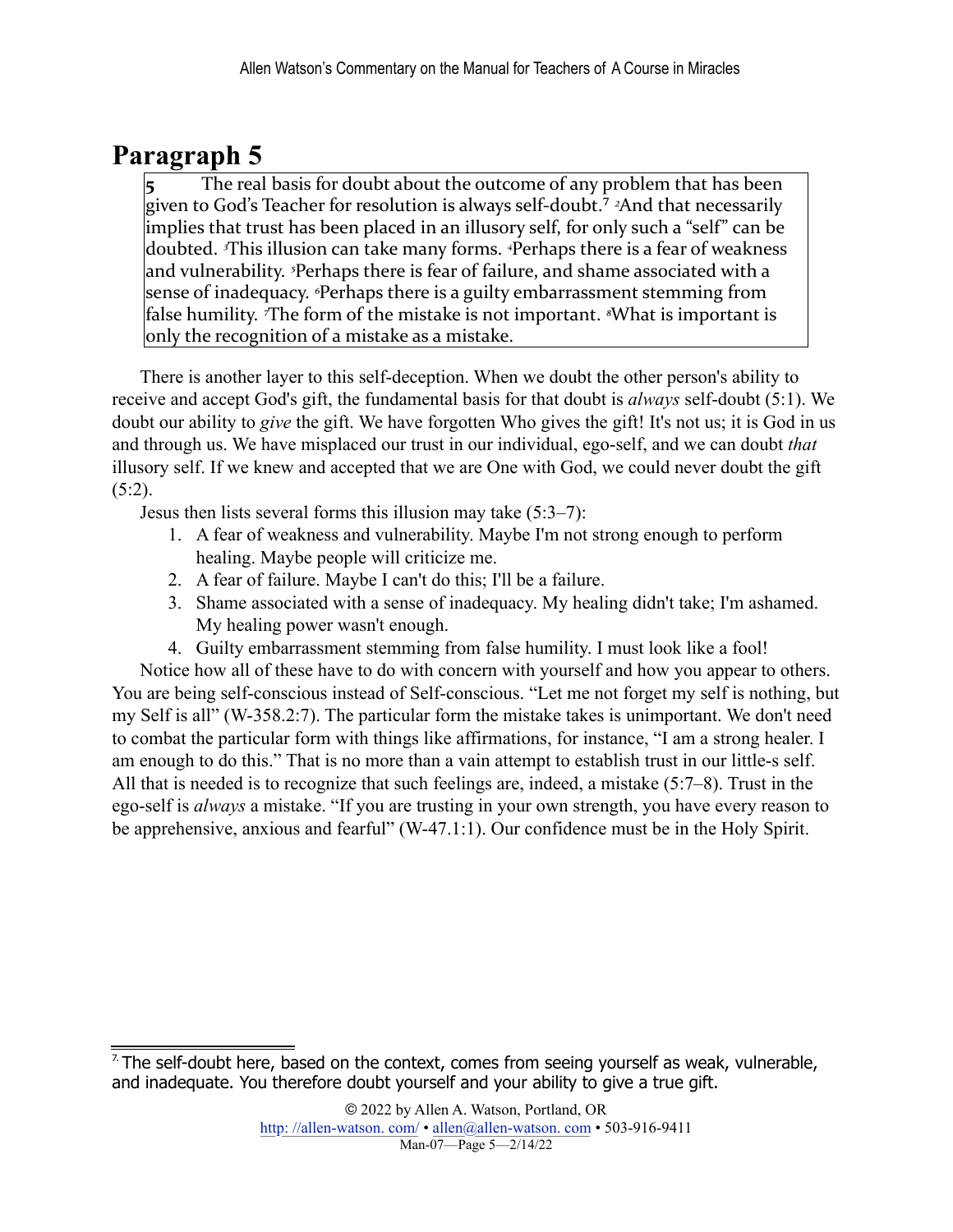## **Paragraph 6**

The mistake is always some form of concern with the self to the exclusion of the patient. <sup>2</sup>It is a failure to recognize him as part of the self, and thus represents a confusion in identity. <sup>3</sup>Conflict about what you are has entered your mind, and you have become deceived about yourself. <sup>4</sup>And you are deceived about yourself because you have denied the Source of your creation. <sup>5</sup>If you are offering only healing, you cannot doubt. <sup>6</sup>If you really want the problem solved, you cannot doubt. <sup>7</sup>If you are certain what the problem is, you cannot doubt. <sup>8</sup>Doubt is the result of conflicting wishes. <sup>9</sup>Be sure of what you want, and doubt becomes impossible. 

Whatever form we give to our doubt in the effectiveness of healing stems from our concern with our little self, not a concern for the patient (6:1). We have failed to recognize the One Self we share; we see the patient as a self separate from ourselves (6:2). That's a tremendous insight! When I react to another person as if they were truly a person separate from me, it should signal that I perceive *myself* as separate from the One Self. To recognize someone as a part of the One Self (and therefore whole and healed), I *must* simultaneously see *myself* in the same way. If I see anyone as apart from the One, I see *everyone* that way. The following sentence makes this point even more clearly: Doubting the effectiveness of healing someone indicates that "Conflict about what you are has entered your mind, and you have become deceived about yourself" (6:3). To see yourself as "self" instead of "Self" means that you have denied God as the Source of your creation (6:4).

The Course keeps hammering home the concept that to see myself or anyone as something separate from God is to attack God as Creator. It affirms that we have successfully created ourselves. When Jesus summed up the origin of our apparent separation from God back in Chapter 2 of the Text, he gave four steps:

**7** First, the assumption is implicit that what God has created can be changed by your own mind.

**8** Second, the concept has intruded that what is perfect can be rendered imperfect or wanting.

**9** Third, the belief has arisen, and is tolerated, that you can distort the creations of God, including yourself.

**10** Fourth, the idea has entered that since you can create yourself, the direction of your own creation is up to you.

**11** These related distortions represent a picture of what actually occurred in the separation. 2 None of this existed before, nor does it actually exist now. (T-2.II.6:7-11:3 (CE), T-2.I.1:9–2:1 (FIP))

I bring in this quotation here because we must realize that what seems to be an innocent doubt about whether or not to repeat a healing process is a symptom of a much deepter problem. "You have denied the Source of your creation." No small thing! Doubt must go!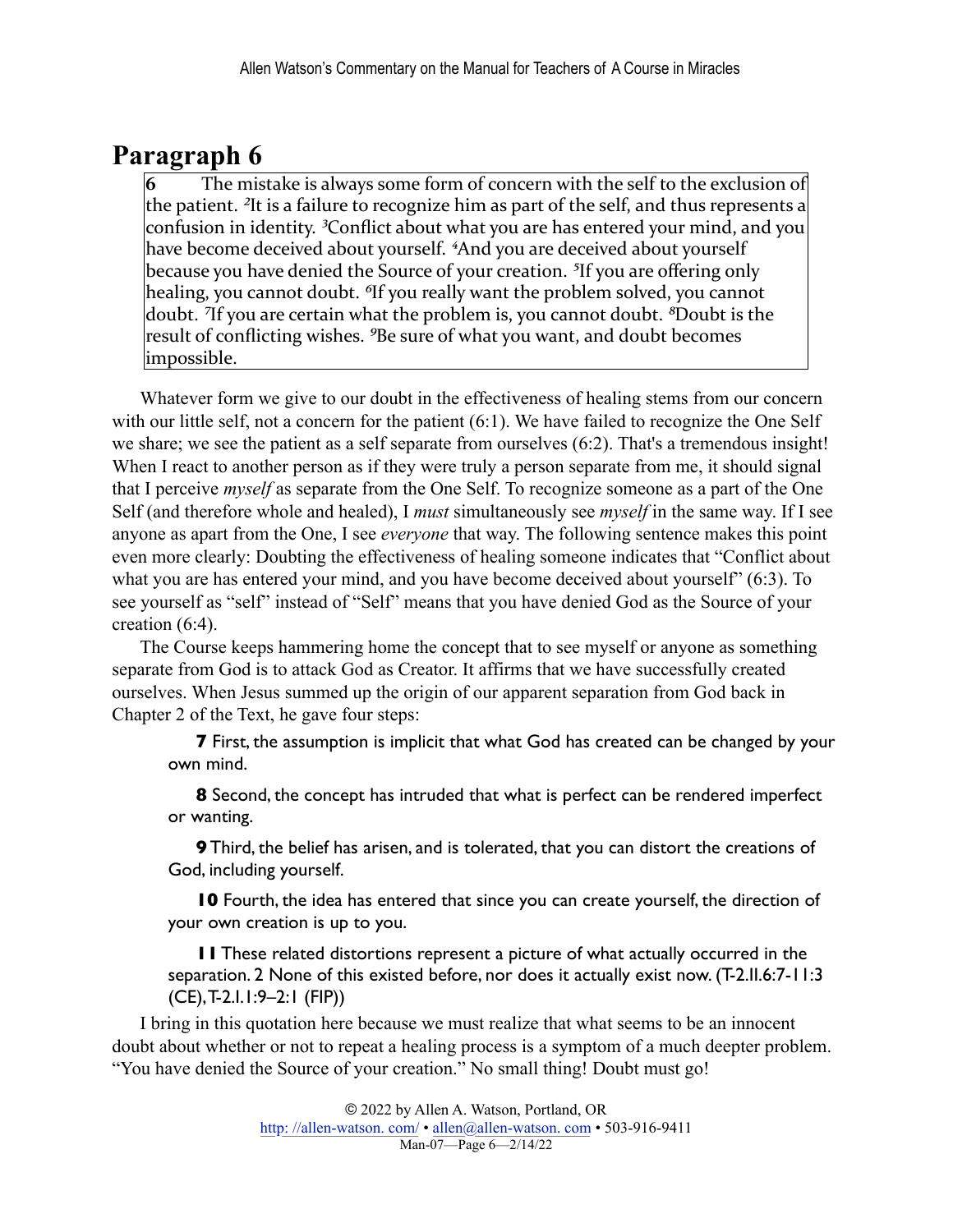If you are genuinely offering a healing, "you cannot doubt." Reverse that: If you doubt, you are not offering healing.

"If you really want the problem solved, you cannot doubt." Doubt proves you don't want the problem solved! The problem, we must know by now, is separation. Doubt proves you want to maintain the separation.

"If you are certain what the problem is, you cannot doubt." If you realize that seeing yourself as separate from the patient is the problem, doubting the healing will be impossible. Doubt proves you are still making that mistake.

In sum, "Doubt is the result of conflicting wishes" (6:8). You have a wish to heal the patient, but it conflicts with your wish to maintain a separate self.

"Be sure of what you want, and doubt becomes impossible"(6:9). Healing comes from ending all thoughts of separation. If you are sure you want separation gone, and thus you want the problem solved, if you are willing to let go of your illusion of a separate self and see the patient as part of your true Self, then doubt becomes impossible.

It comes back to what was said earlier: If you want to be sure when you offer healing, *your mind* must be healed.

# Summary of Chapters 6 and 7

I want to sum things up here. Doubting the certainty of healing and thinking a healing must be repeated are really the same mistake. Why repeat something if it is certain in the first place?

In reality, when we enact a healing ceremony of some kind, perhaps a prayer, all we are doing is affirming that healing is *already* accomplished, that wholeness is our eternal state and the appearance of sickness is an illusion. The manifestation of wholeness is up to the patient at that point. Their mind must change.

Paradoxically, if I somehow were able to impose healing on a person whose mind had not yet accepted it, I would be disproving the very thing the Manual is trying to get across: Nothing external to mind is the cause of anything.

If, however, when symptoms persist, I begin to wonder if I need to repeat the healing because the patient has not accepted it, it is my mind, not theirs, that needs to be healed. I need to stop thinking as a separate self and realize that the Holy Spirit never fails to give healing when it is offered.